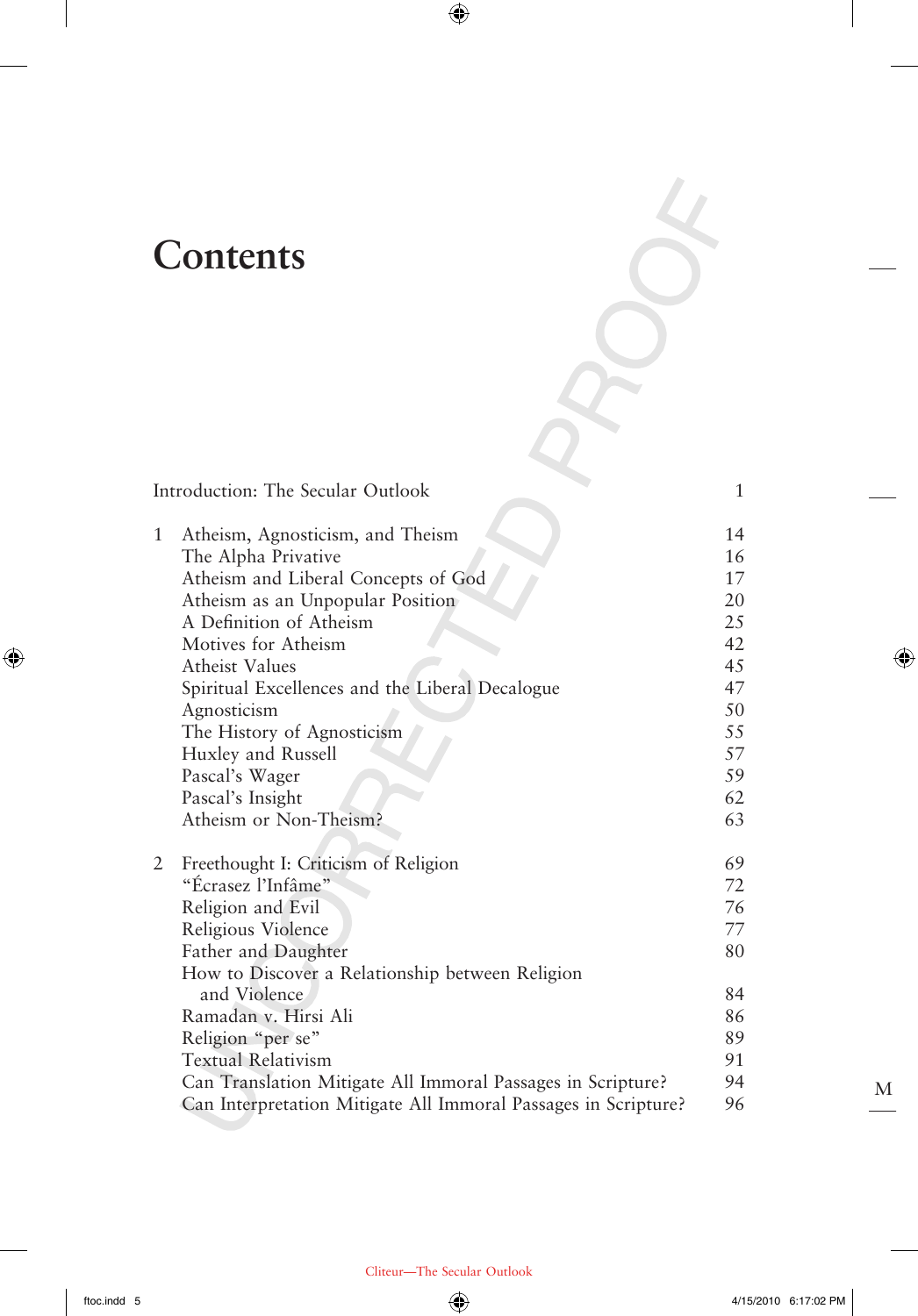vi *Contents*

 $\overline{\phantom{a}}$ 

|   | Why Are "Moderates" so Reluctant to Criticize Religion?<br>The Bible on Apostasy<br>Biblical Terrorism: The Story of Phinehas<br>Biblical Violence and Modern Legal Practice<br>The Book of History<br>Some Objections | 98<br>102<br>105<br>108<br>112<br>115 |
|---|------------------------------------------------------------------------------------------------------------------------------------------------------------------------------------------------------------------------|---------------------------------------|
| 3 | Freethought II: Freedom of Expression                                                                                                                                                                                  | 122                                   |
|   | Mill on Liberty                                                                                                                                                                                                        | 123                                   |
|   | Khomeini v. Rushdie                                                                                                                                                                                                    | 125                                   |
|   | Fukuyama Giving Up on the Arab World                                                                                                                                                                                   | 130                                   |
|   | The Limits of Free Speech<br>The Deontological and Utilitarian Justifications                                                                                                                                          | 134                                   |
|   | for Free Speech                                                                                                                                                                                                        | 138                                   |
|   | Clifford on the Duty to Critique                                                                                                                                                                                       | 141                                   |
|   | Freedom of Speech and Philosophers on the Index                                                                                                                                                                        | 143                                   |
|   | Intolerance not Restricted to Islam                                                                                                                                                                                    | 147                                   |
|   | Giniewski v. France                                                                                                                                                                                                    | 150                                   |
|   | Freethought under Fire                                                                                                                                                                                                 | 152                                   |
|   | People Are Not Being Insulted for Having a Religion                                                                                                                                                                    | 155                                   |
|   | Racism without Race                                                                                                                                                                                                    | 161                                   |
|   | Social Criticism not Identical with the Urge to Provoke                                                                                                                                                                | 163                                   |
|   | Flemming Rose on Why He Published the Danish Cartoons                                                                                                                                                                  | 164                                   |
|   | The Theory of Evolution: Too Controversial to Defend?<br>Is There Another Way to Discover the Truth than                                                                                                               | 168                                   |
|   | by Free Discussion?                                                                                                                                                                                                    | 170                                   |
| 4 | Moral and Political Secularism                                                                                                                                                                                         | 172                                   |
|   | Pope Benedict XVI on the Apostle's Creed                                                                                                                                                                               | 176                                   |
|   | "Who Are You to Tell Believers What to Believe?"<br>What Judaism, Christendom and Islam Have                                                                                                                           | 180                                   |
|   | in Common: Theism                                                                                                                                                                                                      | 184                                   |
|   | Divine Command Theories                                                                                                                                                                                                | 188                                   |
|   | Abraham and Isaac                                                                                                                                                                                                      | 194                                   |
|   | The Story of Abraham in the Qur'an                                                                                                                                                                                     | 196                                   |
|   | The Story of Jephtha                                                                                                                                                                                                   | 201                                   |
|   | Adherents of Divine Command Theory                                                                                                                                                                                     | 204                                   |
|   | Command Ethics or Divine Command Ethics?                                                                                                                                                                               | 206                                   |
|   | An Assessment of Divine Command Ethics                                                                                                                                                                                 | 210                                   |
|   | Kierkegaard and Mill                                                                                                                                                                                                   | 218                                   |
|   | Kohlberg and Moral Education                                                                                                                                                                                           | 221                                   |
|   | Religious and Secular Ethics                                                                                                                                                                                           | 225                                   |
|   | Worship                                                                                                                                                                                                                | 229                                   |

 $\bigoplus$ 

 $\bigoplus$ 

 $\overline{\phantom{a}}$ 

 $\bigoplus$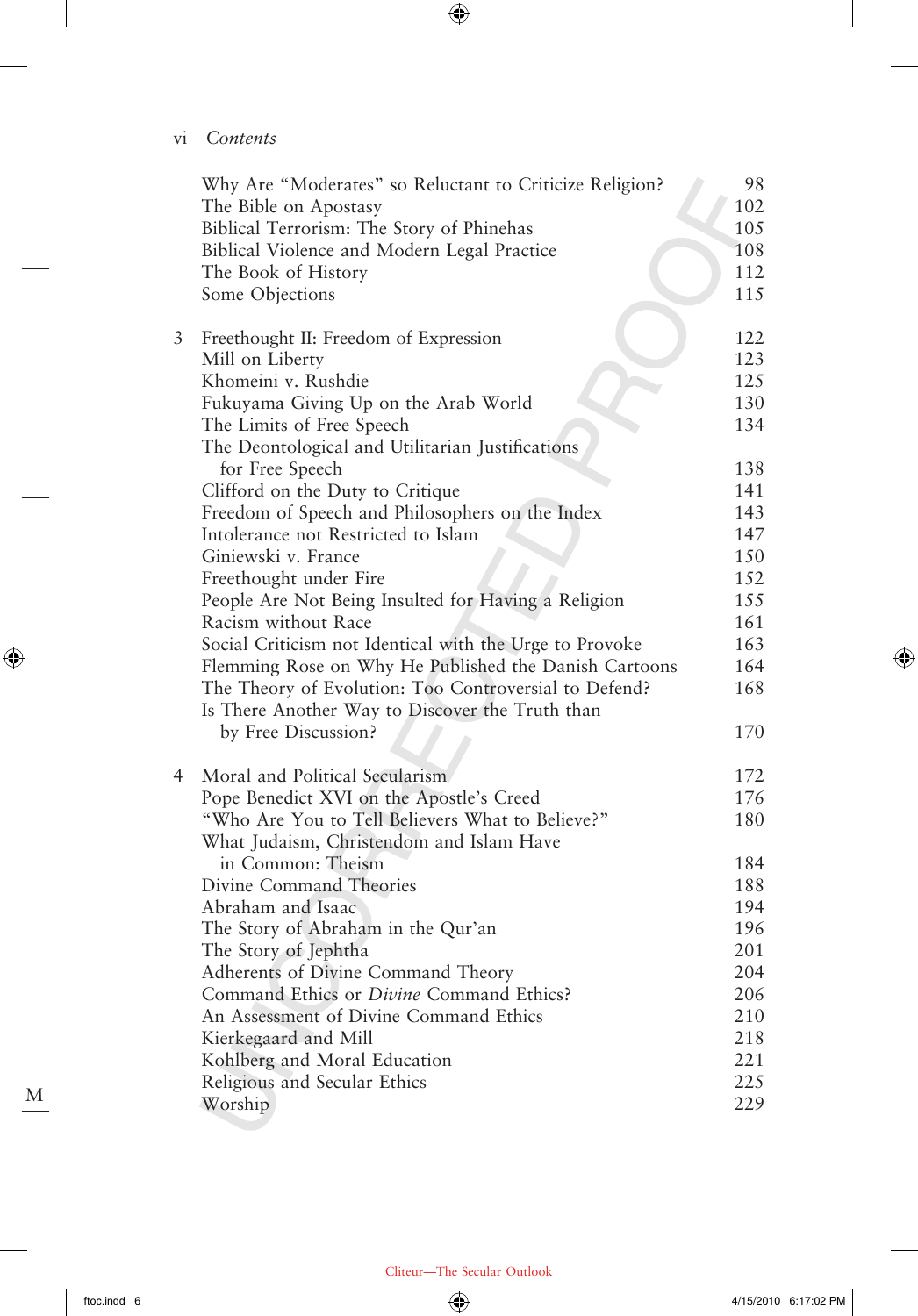## *Contents* vii

I

| Kant's Struggle with Moral Autonomy and Free Speech     | 234  |
|---------------------------------------------------------|------|
| Kant's Legacy in Nineteenth-Century German Theology     | 241  |
| Schleiermacher as the Father of Modern Hermeneutics     | 244  |
| Armstrong's Plea for Liberal Interpretation             | 248  |
| A New Way to Look at the "Sacredness" of Scripture?     | 2.52 |
| Classic Books and Sacred Books                          | 2.54 |
| Violating the Integrity of the Text                     | 262  |
| Is Hermeneutics the Only Way to Modernize Traditions?   | 266  |
| Is Islam "Secularization-Resistant"?                    | 2.72 |
| Two Kinds of Reformers: Liberal Islam and Secular Islam | 2.74 |
|                                                         |      |
| Selected Reading                                        |      |
|                                                         |      |

 $\bigoplus$ 

Index 305

 $\overline{\phantom{a}}$ 

 $\bigoplus$ 

M

 $\bigoplus$